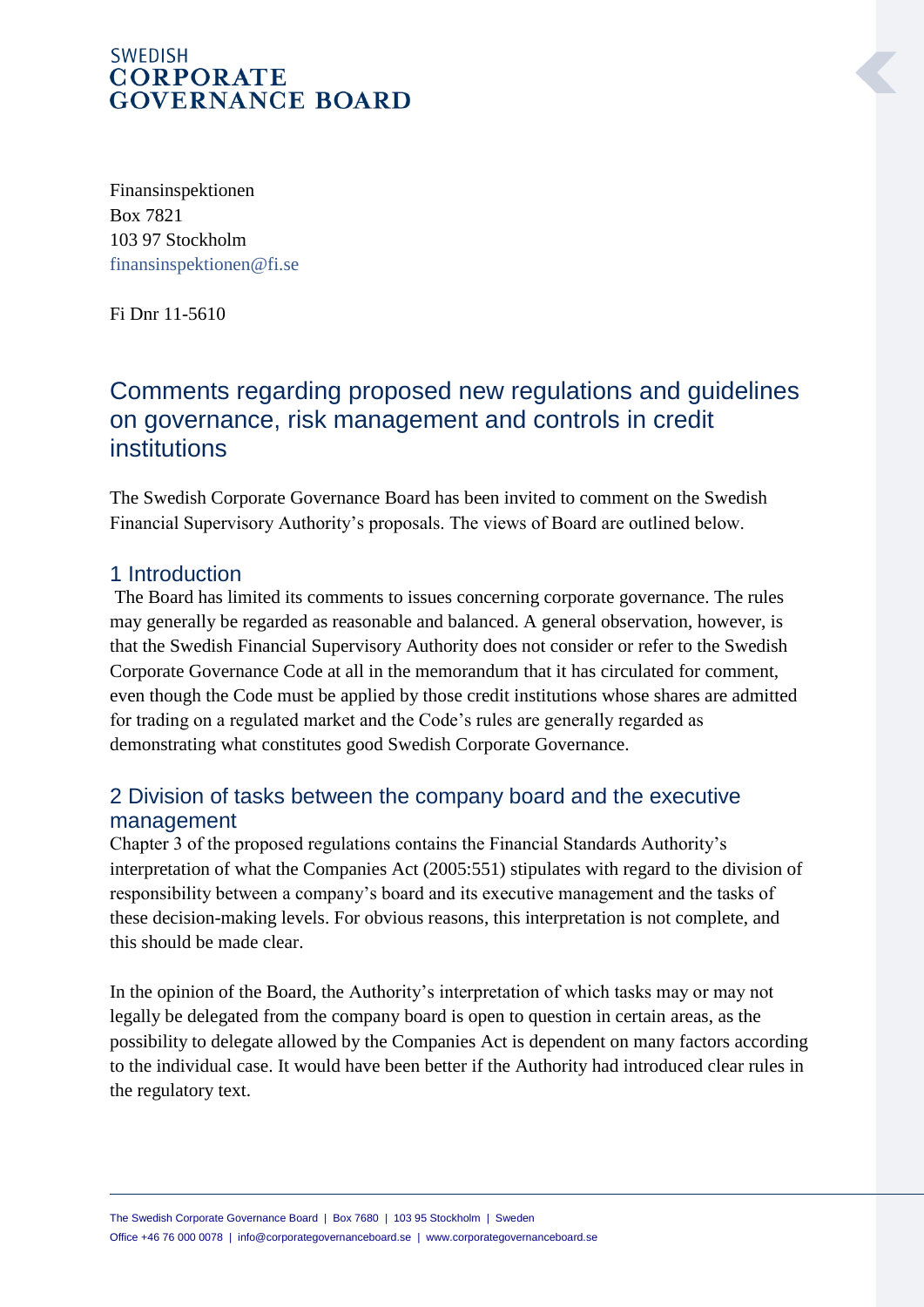## **SWEDISH CORPORATE GOVERNANCE BOARD**

The regulation in Chapter 3, Section 7 of the proposal imposes on the Chief Executive Officer the responsibility to ensure that the company board receives adequate information. According to Rule 6.3 of the Code and case law related to Chapter 8, Section 21 and the third point in Chapter 8, Section 21, Paragraph 1 of the Companies Act, the Chair of the Board of the company is also responsible for the information to the Board, which should be addressed in the regulatory text.

#### 3 Company routines regarding board member qualifications

The first sentence of Chapter 3, Section 4 of the proposed regulations stipulates that the company is to have a routine for ensuring that each member of the board at all times is sufficiently qualified to carry out his or her tasks. The Corporate Governance Board believes that it cannot be the institution's responsibility to ensure that the directors appointed by the shareholders' meeting have the requisite qualifications. The shareholders' meeting may give an instruction to the nomination committee for its work, but the regulatory responsibility regarding qualification requirements lies with the Financial Standards Authority. If the Authority does not consider that the person elected by the shareholders is suitable, it has tools at its disposal to remove him or her from the board. Should the company be liable for sanctions if a director has not participated in the training it has organised, and therefore does not meet the qualification requirements? Furthermore, the stipulation as it currently stands is misplaced among responsibilities and duties of the company board, in that it is not addressed to the board, but the company.

Under Rule 5.2 of the Code, it is the individual board member's responsibility to acquire the knowledge of the company's business, organisation, markets etc. required for the assignment. Meanwhile, the chair of the board has the responsibility to ensure that new board members receive adequate induction training and any other training the chair and the individual director agree is appropriate, see Rule 6.3 of the Code. This should be included in the second sentence of proposed Chapter 3, Section 4, which currently only states that the company is responsible.

# 4 Conflict of interest in the company board

Chapter 4, Section 7 of the proposed regulation states that the company board is to have internal rules that specify how it will identify and manage conflicts of interest that may arise in its work. The internal rules should describe everything that could give rise to a conflict of interest. The Corporate Governance Board believes that the proposal requiring special internal guidelines only for the company board would be an unnecessary burden on them. Since most of the activity in most companies can involve a conflict of interest, guidelines could be very extensive but of little value. Describing in advance in a structured framework any and all conflicts of interest that may arise in a board and how these are to be handled would be a very laborious task for most companies.

Requiring the individual board member to disclose potential conflicts of interest to the entire